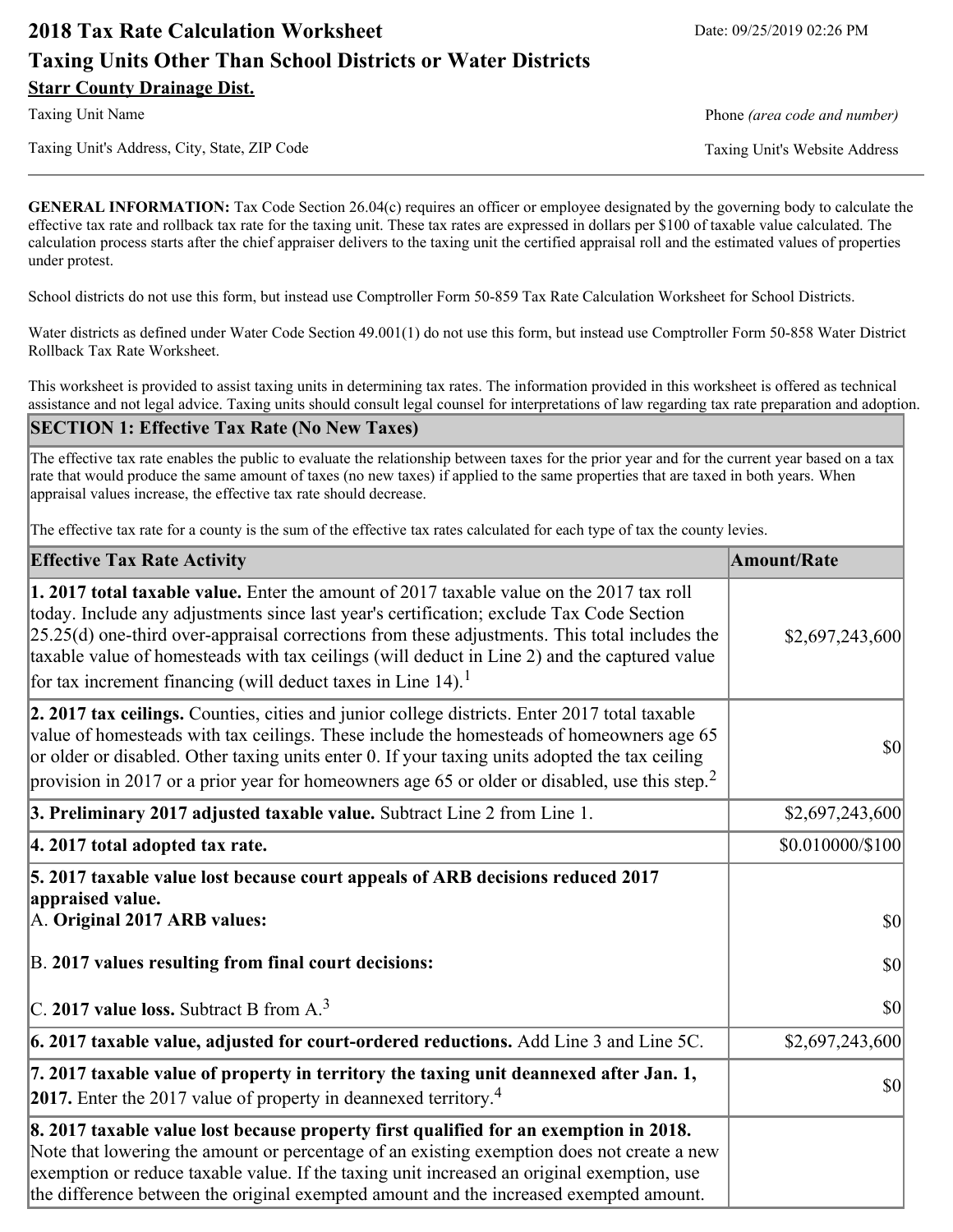| Do not include value lost due to freeport or goods-in-transit exemptions.                                                                                                                                                                                                                                                                                                                                                |                 |
|--------------------------------------------------------------------------------------------------------------------------------------------------------------------------------------------------------------------------------------------------------------------------------------------------------------------------------------------------------------------------------------------------------------------------|-----------------|
| A. Absolute exemptions. Use 2017 market value:                                                                                                                                                                                                                                                                                                                                                                           | \$1,039,329     |
| B. Partial exemptions. 2018 exemption amount or 2018 percentage exemption times 2017<br>value:                                                                                                                                                                                                                                                                                                                           | \$36,000        |
| C. Value loss. Add A and $B^5$                                                                                                                                                                                                                                                                                                                                                                                           | \$1,075,329     |
| 9. 2017 taxable value lost because property first qualified for agricultural appraisal (1-<br>d or 1-d-1), timber appraisal, recreational/scenic appraisal or public access airport<br>special appraisal in 2018. Use only properties that qualified in 2018 for the first time; do<br>not use properties that qualified in 2017.                                                                                        |                 |
| A. 2017 market value:                                                                                                                                                                                                                                                                                                                                                                                                    | \$2,235,622     |
| B. 2018 productivity or special appraised value:                                                                                                                                                                                                                                                                                                                                                                         | \$120,000       |
| C. Value loss. Subtract B from $A6$                                                                                                                                                                                                                                                                                                                                                                                      | \$2,115,622     |
| 10. Total adjustments for lost value. Add lines 7, 8C and 9C.                                                                                                                                                                                                                                                                                                                                                            | \$3,190,951     |
| 11. 2017 adjusted taxable value. Subtract Line 10 from Line 6.                                                                                                                                                                                                                                                                                                                                                           | \$2,694,052,649 |
| 12. Adjusted 2017 taxes. Multiply Line 4 by Line 11 and divide by \$100.                                                                                                                                                                                                                                                                                                                                                 | \$269,405       |
| 13. Taxes refunded for years preceding tax year 2017. Enter the amount of taxes refunded<br>by the taxing unit for tax years preceding tax year 2017. Types of refunds include court<br>decisions, Tax Code Section 25.25(b) and (c) corrections and Tax Code Section 31.11<br>payment errors. Do not include refunds for tax year 2017. This line applies only to tax years<br>preceding tax year $2017$ . <sup>7</sup> | \$109           |
| 14. Taxes in tax increment financing (TIF) for tax year 2017. Enter the amount of taxes<br>paid into the tax increment fund for a reinvestment zone as agreed by the taxing unit. If the<br>taxing unit has no 2018 captured appraised value in Line 16D, enter $08$                                                                                                                                                     | \$0             |
|                                                                                                                                                                                                                                                                                                                                                                                                                          |                 |
| 15. Adjusted 2017 taxes with refunds and TIF adjustment. Add Lines 12 and 13, subtract<br>Line $14.9$                                                                                                                                                                                                                                                                                                                    | \$269,514       |
| 16. Total 2018 taxable value on the 2018 certified appraisal roll today. This value<br>includes only certified values and includes the total taxable value of homesteads with tax<br>ceilings (will deduct in Line 18). These homesteads include homeowners age 65 or older or<br>disabled. <sup>10</sup>                                                                                                                |                 |
| A. Certified values:                                                                                                                                                                                                                                                                                                                                                                                                     | \$2,782,768,391 |
| B. Counties: Include railroad rolling stock values certified by the Comptroller's office:                                                                                                                                                                                                                                                                                                                                | \$0             |
| C. Pollution control and energy storage system exemption: Deduct the value of property<br>exempted for the current tax year for the first time as pollution control or energy storage<br>system property:                                                                                                                                                                                                                | \$0             |
| D. Tax increment financing: Deduct the 2018 captured appraised value of property taxable<br>by a taxing unit in a tax increment financing zone for which the 2018 taxes will be deposited<br>into the tax increment fund. Do not include any new property value that will be included in<br>Line 21 below. $11$                                                                                                          | \$0             |
| <b>E. Total 2018 value.</b> Add A and B, then subtract C and D.                                                                                                                                                                                                                                                                                                                                                          | \$2,782,768,391 |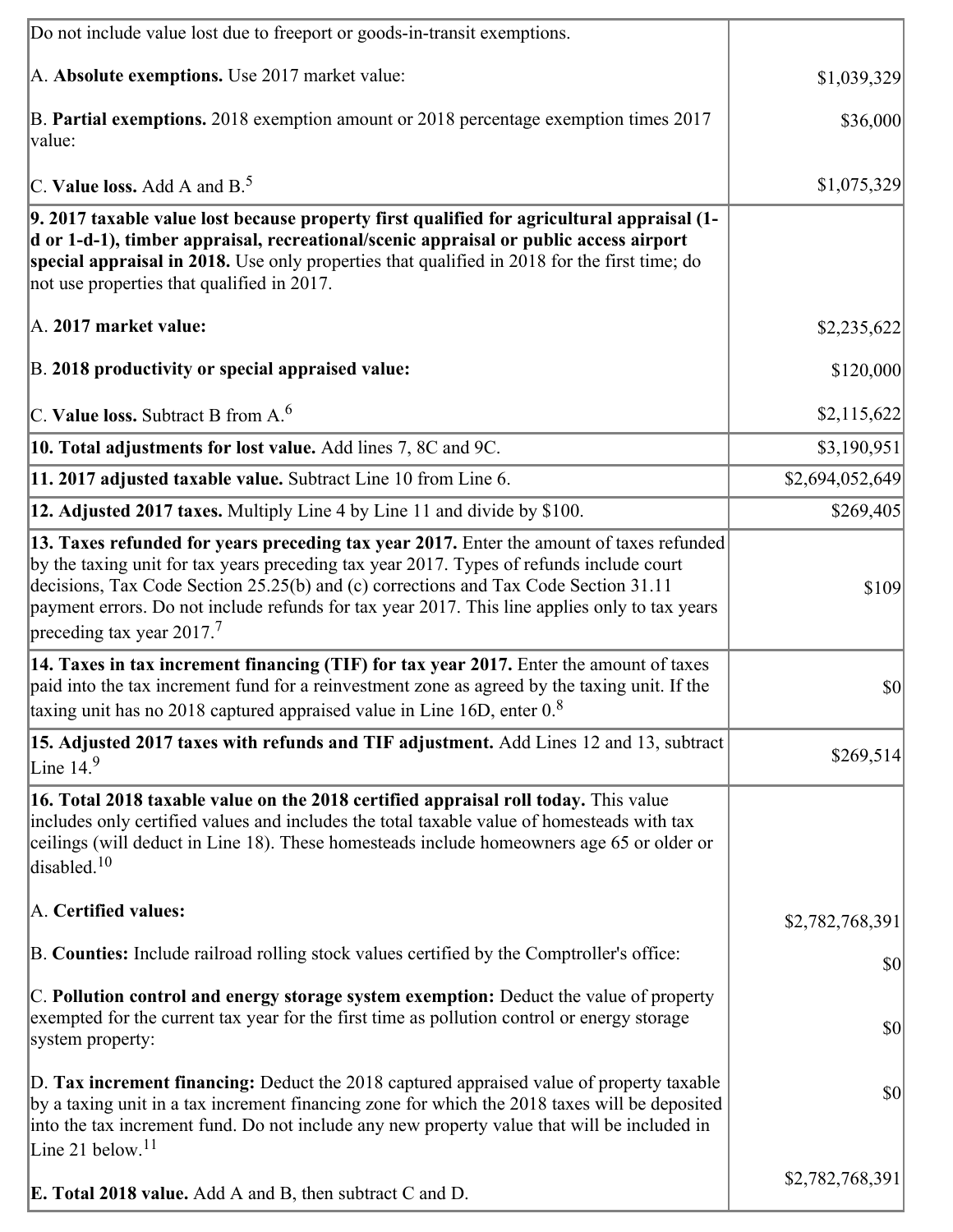| $ 17$ . Total value of properties under protest or not included on certified appraisal roll. <sup>12</sup>                                                                                                                                                                                                                                                                                                                                                                                                                                                                                                                                                                                                               |                                     |
|--------------------------------------------------------------------------------------------------------------------------------------------------------------------------------------------------------------------------------------------------------------------------------------------------------------------------------------------------------------------------------------------------------------------------------------------------------------------------------------------------------------------------------------------------------------------------------------------------------------------------------------------------------------------------------------------------------------------------|-------------------------------------|
| A. 2018 taxable value of properties under protest. The chief appraiser certifies a list of<br>properties still under ARB protest. The list shows the appraisal district's value and the<br>taxpayer's claimed value, if any, or an estimate of the value if the taxpayer wins. For each of<br>the properties under protest, use the lowest of these values. Enter the total value. <sup>13</sup>                                                                                                                                                                                                                                                                                                                         | \$2,057,848                         |
| B. 2018 value of properties not under protest or included on certified appraisal roll.<br>The chief appraiser gives taxing units a list of those taxable properties that the chief<br>appraiser knows about, but are not included in the appraisal roll certification. These<br>properties also are not on the list of properties that are still under protest. On this list of<br>properties, the chief appraiser includes the market value, appraised value and exemptions for<br>the preceding year and a reasonable estimate of the market value, appraised value and<br>exemptions for the current year. Use the lower market, appraised or taxable value (as<br>appropriate). Enter the total value. <sup>14</sup> | $\vert \mathbf{S} \mathbf{0} \vert$ |
| C. Total value under protest or not certified: Add A and B.                                                                                                                                                                                                                                                                                                                                                                                                                                                                                                                                                                                                                                                              | \$2,057,848                         |
| 18. 2018 tax ceilings. Counties, cities and junior colleges enter 2018 total taxable value of<br>homesteads with tax ceilings. These include the homesteads of homeowners age 65 or older<br>or disabled. Other taxing units enter 0. If your taxing units adopted the tax ceiling provision<br>in 2017 or a prior year for homeowners age 65 or older or disabled, use this step. <sup>15</sup>                                                                                                                                                                                                                                                                                                                         | $\vert \mathbf{S} \mathbf{0} \vert$ |
| 19. 2018 total taxable value. Add Lines 16E and 17C. Subtract Line 18.                                                                                                                                                                                                                                                                                                                                                                                                                                                                                                                                                                                                                                                   | \$2,784,826,239                     |
| 20. Total 2018 taxable value of properties in territory annexed after Jan. 1, 2017.<br>Include both real and personal property. Enter the 2018 value of property in territory<br>annexed. <sup>16</sup>                                                                                                                                                                                                                                                                                                                                                                                                                                                                                                                  | $ 10\rangle$                        |
| 21. Total 2018 taxable value of new improvements and new personal property located<br>in new improvements. New means the item was not on the appraisal roll in 2017. An<br>improvement is a building, structure, fixture or fence erected on or affixed to land. New<br>additions to existing improvements may be included if the appraised value can be<br>determined. New personal property in a new improvement must have been brought into the<br>taxing unit after Jan. 1, 2017, and be located in a new improvement. New improvements do<br>include property on which a tax abatement agreement has expired for $2018$ . <sup>17</sup>                                                                             | \$35,903,170]                       |
| 22. Total adjustments to the 2018 taxable value. Add Lines 20 and 21.                                                                                                                                                                                                                                                                                                                                                                                                                                                                                                                                                                                                                                                    | \$35,903,170                        |
| 23. 2018 adjusted taxable value. Subtract Line 22 from Line 19.                                                                                                                                                                                                                                                                                                                                                                                                                                                                                                                                                                                                                                                          | \$2,748,923,069                     |
| 24. 2018 effective tax rate. Divide Line 15 by Line 23 and multiply by \$100. <sup>18</sup>                                                                                                                                                                                                                                                                                                                                                                                                                                                                                                                                                                                                                              | \$0.009804/\$100                    |
| 25. COUNTIES ONLY. Add together the effective tax rates for each type of tax the county<br>levies. The total is the 2018 county effective tax rate. <sup>19</sup>                                                                                                                                                                                                                                                                                                                                                                                                                                                                                                                                                        | \$0.009804/\$100                    |

- 
- <sup>1</sup>Tex. Tax Code Section 26.012(14) <sup>9</sup>Tex. Tax Code Section 26.012(13) <sup>9</sup>Tex. Tax Code Section 26.012
- <sup>2</sup>Tex. Tax Code Section 26.012(14) <sup>10</sup>Tex. Tax Code Section 26.012<br><sup>3</sup>Tex. Tax Code Section 26.03(c) <sup>11</sup>Tex. Tax Code Section 26.03(c)
- ${}^{3}$ Tex. Tax Code Section 26.012(13)<br> ${}^{4}$ Tex. Tax Code Section 26.012(15)
- 
- 
- <sup>12</sup>Tex. Tax Code Section 26.01(c) and (d) <sup>13</sup>Tex. Tax Code Section 26.01(c) <sup>5</sup>Tex. Tax Code Section 26.012(15) <sup>13</sup>Tex. Tax Code Section 26.01(c)<br><sup>6</sup>Tex. Tax Code Section 26.012(15) <sup>14</sup>Tex. Tax Code Section 26.01(d)
	-
- <sup>6</sup>Tex. Tax Code Section 26.012(15) <sup>14</sup>Tex. Tax Code Section 26.01(d)<br><sup>7</sup>Tex. Tax Code Section 26.012(13) <sup>15</sup>Tex. Tax Code Section 26.012(6)
- $7$ Tex. Tax Code Section 26.012(13)<br><sup>8</sup>Tex. Tax Code Section 26.03(c)  $16$ Tex. Tax Code Section 26.012(17)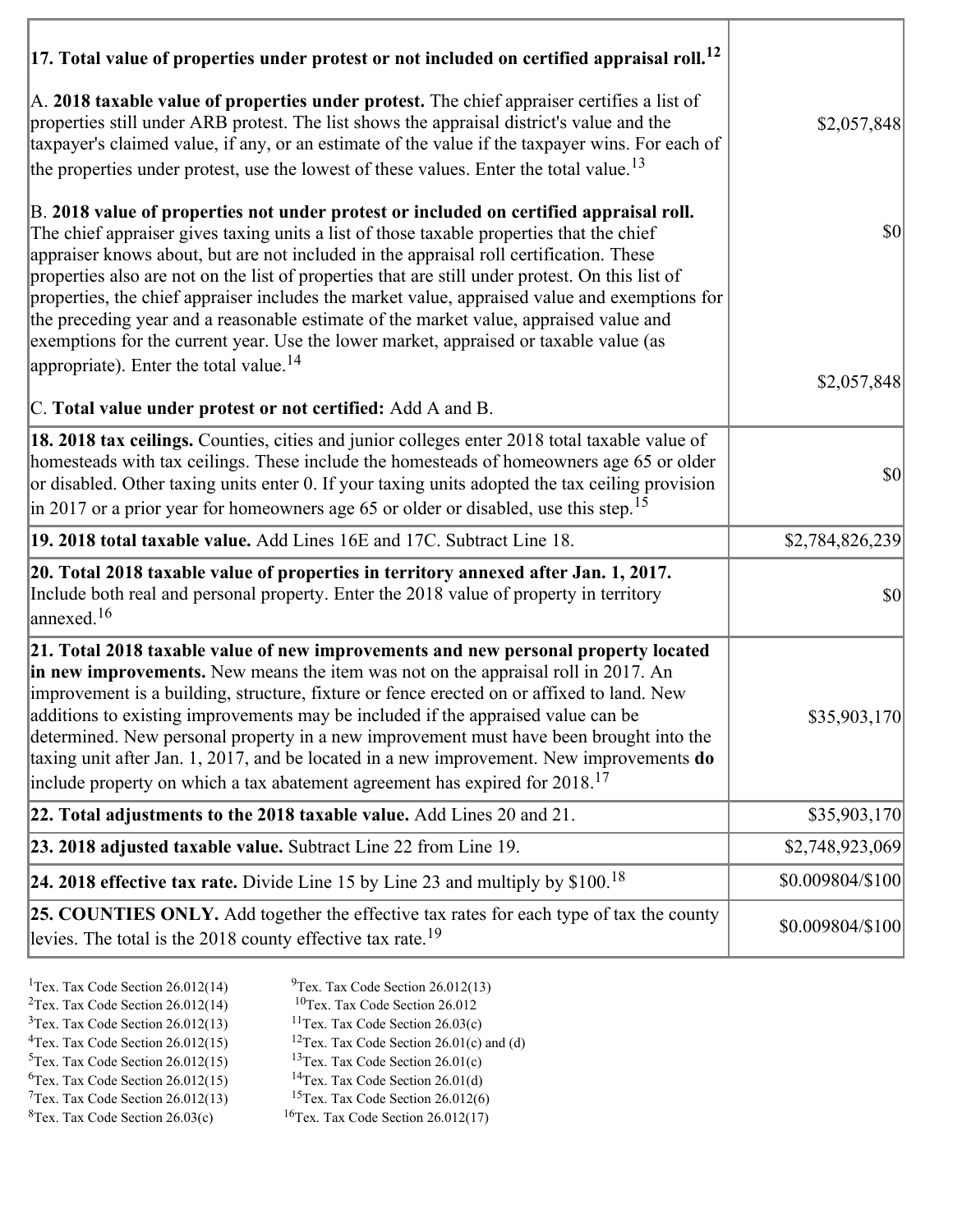# **SECTION 2: Rollback Tax Rate**

The rollback tax rate is split into two separate rates:

- 1. **Maintenance and Operations (M&O):** The M&O portion is the tax rate that is needed to raise the same amount of taxes that the taxing unit levied in the prior year plus eight percent. This rate accounts for such things as salaries, utilities and day-to-day operations.
- 2. **Debt:** The debt tax rate includes the debt service necessary to pay the taxing unit's debt payments in the coming year. This rate accounts for principal and interest on bonds and other debt secured by property tax revenue.

The rollback tax rate for a county is the sum of the rollback tax rates calculated for each type of tax the county levies. In most cases the rollback tax rate exceeds the effective tax rate, but occasionally decreases in a taxing unit's debt service will cause the effective tax rate to be higher than the rollback tax rate.

| <b>Rollback Tax Rate Activity</b>                                                                                                                                                                                                                                                                                                                                                                                                                                                                                                                                                                                                                                       | <b>Amount/Rate</b> |
|-------------------------------------------------------------------------------------------------------------------------------------------------------------------------------------------------------------------------------------------------------------------------------------------------------------------------------------------------------------------------------------------------------------------------------------------------------------------------------------------------------------------------------------------------------------------------------------------------------------------------------------------------------------------------|--------------------|
| 26. 2017 maintenance and operations (M&O) tax rate.                                                                                                                                                                                                                                                                                                                                                                                                                                                                                                                                                                                                                     | \$0.010000/\$100   |
| 27. 2017 adjusted taxable value. Enter the amount from Line 11.                                                                                                                                                                                                                                                                                                                                                                                                                                                                                                                                                                                                         | \$2,694,052,649    |
| 28. 2017 M&O taxes.                                                                                                                                                                                                                                                                                                                                                                                                                                                                                                                                                                                                                                                     |                    |
| A. Multiply Line 26 by Line 27 and divide by $$100$ .                                                                                                                                                                                                                                                                                                                                                                                                                                                                                                                                                                                                                   | \$269,405          |
| B. Cities, counties and hospital districts with additional sales tax: Amount of additional<br>sales tax collected and spent on M&O expenses in 2017. Enter amount from full year's sales<br>tax revenue spent for M&O in 2017 fiscal year, if any. Other taxing units enter 0. Counties<br>exclude any amount that was spent for economic development grants from the amount of<br>sales tax spent.                                                                                                                                                                                                                                                                     | $ 10\rangle$       |
| C. Counties: Enter the amount for the state criminal justice mandate. If second or later year,<br>the amount is for increased cost above last year's amount. Other taxing units enter 0.                                                                                                                                                                                                                                                                                                                                                                                                                                                                                | $ 10\rangle$       |
| D. Transferring function: If discontinuing all of a department, function or activity and<br>transferring it to another taxing unit by written contract, enter the amount spent by the taxing<br>unit discontinuing the function in the 12 months preceding the month of this calculation. If<br>the taxing unit did not operate this function for this 12-month period, use the amount spent<br>in the last full fiscal year in which the taxing unit operated the function. The taxing unit<br>discontinuing the function will subtract this amount in H below. The taxing unit receiving<br>the function will add this amount in H below. Other taxing units enter 0. | $ 10\rangle$       |
| E. Taxes refunded for years preceding tax year 2017: Enter the amount of M&O taxes<br>refunded in the preceding year for taxes before that year. Types of refunds include court<br>decisions, Tax Code Section 25.25(b) and (c) corrections and Section 31.11 payment errors.<br>Do not include refunds for tax year 2017. This line applies only to tax years preceding tax<br> year 2017.                                                                                                                                                                                                                                                                             | \$109              |
| F. Enhanced indigent health care expenditures: Enter the increased amount for the<br>current year's enhanced indigent health care expenditures above the preceding tax year's<br>enhanced indigent health care expenditures, less any state assistance.                                                                                                                                                                                                                                                                                                                                                                                                                 | $ 10\rangle$       |
| G. Taxes in TIF: Enter the amount of taxes paid into the tax increment fund for a<br>reinvestment zone as agreed by the taxing unit. If the taxing unit has no 2018 captured<br>appraised value in Line 16D, enter 0.                                                                                                                                                                                                                                                                                                                                                                                                                                                   | $ 10\rangle$       |
| H. Adjusted M&O Taxes. Add A, B, C, E and F. For taxing unit with D, subtract if<br>discontinuing function and add if receiving function. Subtract G.                                                                                                                                                                                                                                                                                                                                                                                                                                                                                                                   | \$269,514          |
| 29. 2018 adjusted taxable value. Enter Line 23 from the Effective Tax Rate Worksheet.                                                                                                                                                                                                                                                                                                                                                                                                                                                                                                                                                                                   | \$2,748,923,069    |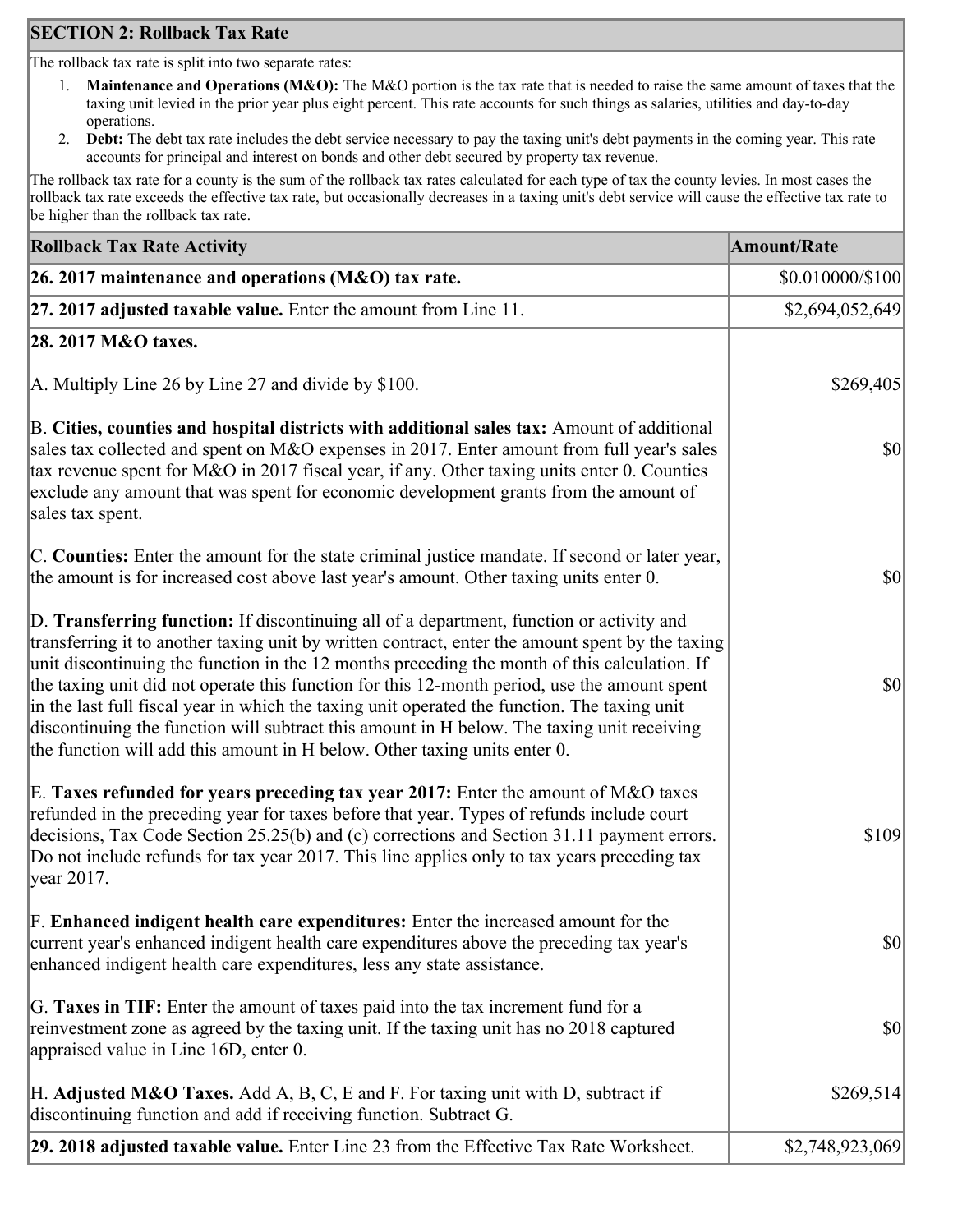| 30. 2018 effective maintenance and operations rate. Divide Line 28H by Line 29 and<br>multiply by \$100.                                                                                                                                                                                                                                                                                      | \$0.009804/\$100 |
|-----------------------------------------------------------------------------------------------------------------------------------------------------------------------------------------------------------------------------------------------------------------------------------------------------------------------------------------------------------------------------------------------|------------------|
| $31.2018$ rollback maintenance and operation rate. Multiply Line 30 by 1.08.                                                                                                                                                                                                                                                                                                                  | \$0.010588/\$100 |
| 32. Total 2018 debt to be paid with property taxes and additional sales tax revenue.<br>Debt means the interest and principal that will be paid on debts that:<br>$(1)$ are paid by property taxes,<br>$(2)$ are secured by property taxes,<br>$(3)$ are scheduled for payment over a period longer than one year and<br>$(4)$ are not classified in the taxing unit's budget as M&O expenses |                  |
| A. Debt also includes contractual payments to other taxing units that have incurred debts on<br>behalf of this taxing unit, if those debts meet the four conditions above. Include only<br>amounts that will be paid from property tax revenue. Do not include appraisal district budget<br>payments. Enter debt amount.                                                                      | \$0              |
| B. Subtract unencumbered fund amount used to reduce total debt.                                                                                                                                                                                                                                                                                                                               | \$0              |
| C. Subtract amount paid from other resources.                                                                                                                                                                                                                                                                                                                                                 |                  |
| D. Adjusted debt. Subtract B and C from A.                                                                                                                                                                                                                                                                                                                                                    | \$0              |
|                                                                                                                                                                                                                                                                                                                                                                                               | \$0              |
| 33. Certified 2017 excess debt collections. Enter the amount certified by the collector.                                                                                                                                                                                                                                                                                                      | \$0              |
| 34. Adjusted 2018 debt. Subtract Line 33 from Line 32D.                                                                                                                                                                                                                                                                                                                                       | \$0              |
| 35. Certified 2018 anticipated collection rate. Enter the rate certified by the collector. If<br>the rate is 100 percent or greater, enter 100 percent.                                                                                                                                                                                                                                       | 100.00%          |
| 36. 2018 debt adjusted for collections. Divide Line 34 by Line 35                                                                                                                                                                                                                                                                                                                             | \$0              |
| 37. 2018 total taxable value. Enter the amount on Line 19.                                                                                                                                                                                                                                                                                                                                    | \$2,784,826,239  |
| <b>38. 2018 debt tax rate.</b> Divide Line 36 by Line 37 and multiply by \$100.                                                                                                                                                                                                                                                                                                               | \$0/\$100        |
| 39. 2018 rollback tax rate. Add Lines 31 and 38.                                                                                                                                                                                                                                                                                                                                              | \$0.010588/\$100 |
| 40. COUNTIES ONLY. Add together the rollback tax rates for each type of tax the county<br>levies. The total is the 2018 county rollback tax rate.                                                                                                                                                                                                                                             | \$0.010588/\$100 |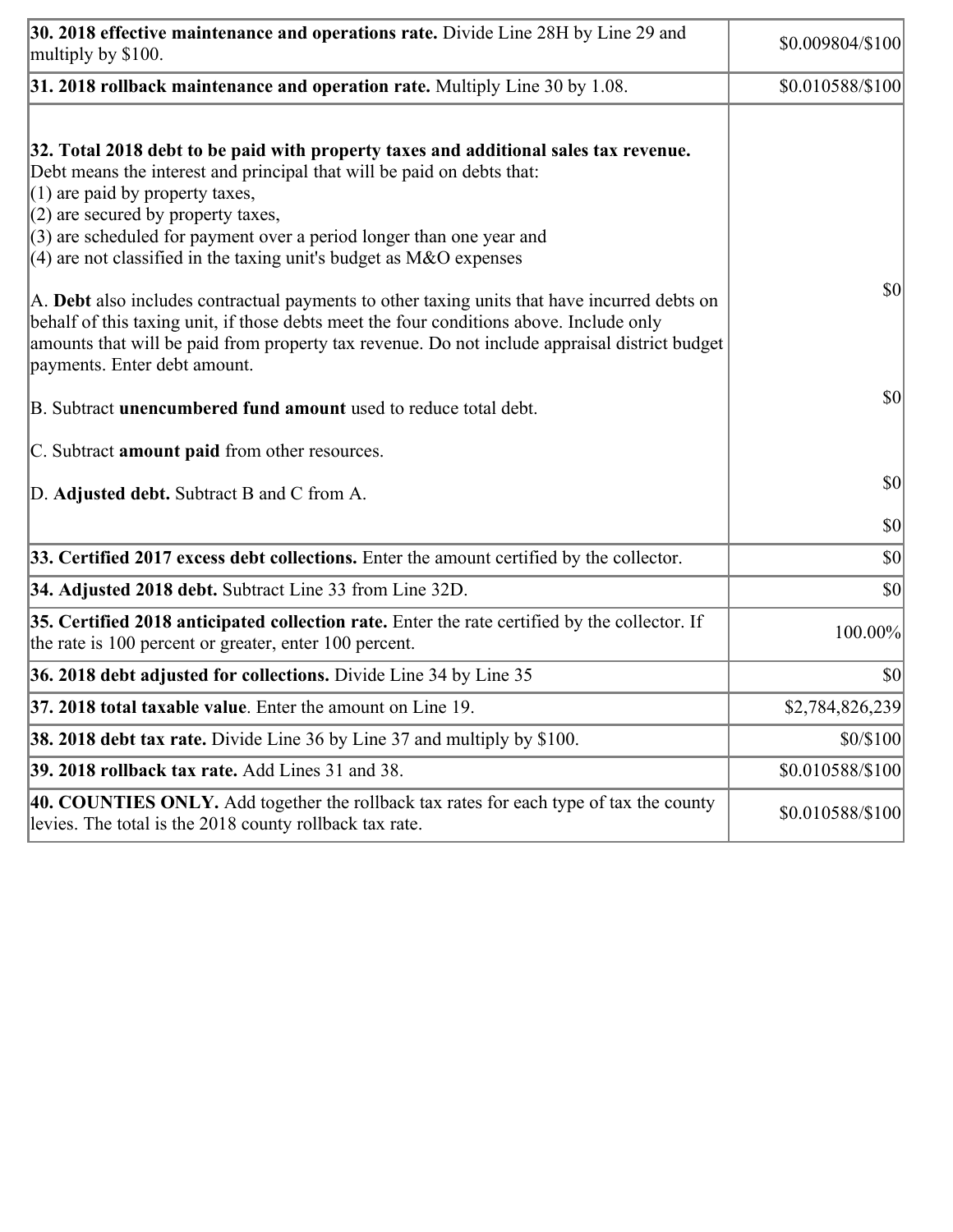# **2018 Tax Rate Calculation Worksheet** Date: 09/25/2019 02:26 PM **Taxing Units Other Than School Districts or Water Districts Starr County Drainage Dist.**

Taxing Unit Name **Phone** *(area code and number)* Phone *(area code and number)* 

Taxing Unit's Address, City, State, Zip Taxing Unit's Website Address

**GENERAL INFORMATION:** Tax Code Section 26.04(c) requires an officer or employee designated by the governing body to calculate the effective tax rate and rollback tax rate for the taxing unit. These tax rates are expressed in dollars per \$100 of taxable value calculated. The calculation process starts after the chief appraiser delivers to the taxing unit the certified appraisal roll and the estimated values of properties under protest.

**\_\_\_\_\_\_\_\_\_\_\_\_\_\_\_\_\_\_\_\_\_\_\_\_\_\_\_\_\_\_\_\_\_\_** \_\_\_\_\_\_\_\_\_\_\_\_\_\_\_\_\_\_\_\_\_\_\_\_\_

School districts do not use this form, but instead use Comptroller Form 50-859 Tax Rate Calculation Worksheet for School Districts.

Water districts as defined under Water Code Section 49.001(1) do not use this form, but instead use Comptroller Form 50-858 Water District Rollback Tax Rate Worksheet.

This worksheet is provided to assist taxing units in determining tax rates. The information provided in this worksheet is offered as technical assistance and not legal advice. Taxing units should consult legal counsel for interpretations of law regarding tax rate preparation and adoption.

#### **SECTION 1: Effective Tax Rate (No New Taxes) (Farm to Market/ Flood Control Fund)**

The effective tax rate enables the public to evaluate the relationship between taxes for the prior year and for the current year based on a tax rate that would produce the same amount of taxes (no new taxes) if applied to the same properties that are taxed in both years. When appraisal values increase, the effective tax rate should decrease.

The effective tax rate for a county is the sum of the effective tax rates calculated for each type of tax the county levies.

| <b>Effective Tax Rate Activity</b>                                                                                                                                                                                                                                                                                                                                                                                                                                      | <b>Amount/Rate</b> |
|-------------------------------------------------------------------------------------------------------------------------------------------------------------------------------------------------------------------------------------------------------------------------------------------------------------------------------------------------------------------------------------------------------------------------------------------------------------------------|--------------------|
| 1. 2017 total taxable value. Enter the amount of 2017 taxable value on the 2017 tax roll<br>today. Include any adjustments since last year's certification; exclude Tax Code Section<br>$[25.25(d)$ one-third over-appraisal corrections from these adjustments. This total includes the<br>taxable value of homesteads with tax ceilings (will deduct in Line 2) and the captured value<br>for tax increment financing (will deduct taxes in Line $14$ ). <sup>1</sup> | <b>\$0</b>         |
| 2. 2017 tax ceilings. Counties, cities and junior college districts. Enter 2017 total taxable<br>value of homesteads with tax ceilings. These include the homesteads of homeowners age 65<br>or older or disabled. Other taxing units enter 0. If your taxing units adopted the tax ceiling<br>provision in 2017 or a prior year for homeowners age 65 or older or disabled, use this step. <sup>2</sup>                                                                | $ 10\rangle$       |
| 3. Preliminary 2017 adjusted taxable value. Subtract Line 2 from Line 1.                                                                                                                                                                                                                                                                                                                                                                                                | $ 10\rangle$       |
| 4. 2017 total adopted tax rate.                                                                                                                                                                                                                                                                                                                                                                                                                                         | \$0/\$100          |
| 5. 2017 taxable value lost because court appeals of ARB decisions reduced 2017<br>appraised value.                                                                                                                                                                                                                                                                                                                                                                      |                    |
| A. Original 2017 ARB values:                                                                                                                                                                                                                                                                                                                                                                                                                                            | $ 10\rangle$       |
| B. 2017 values resulting from final court decisions:                                                                                                                                                                                                                                                                                                                                                                                                                    | $ 10\rangle$       |
| C. 2017 value loss. Subtract B from $A3$                                                                                                                                                                                                                                                                                                                                                                                                                                | $ 10\rangle$       |
| $\vert$ 6. 2017 taxable value, adjusted for court-ordered reductions. Add Line 3 and Line 5C.                                                                                                                                                                                                                                                                                                                                                                           | $ 10\rangle$       |
| 7. 2017 taxable value of property in territory the taxing unit deannexed after Jan. 1,<br>2017. Enter the 2017 value of property in deannexed territory. <sup>4</sup>                                                                                                                                                                                                                                                                                                   | $ 10\rangle$       |
| 8. 2017 taxable value lost because property first qualified for an exemption in 2018.<br>Note that lowering the amount or percentage of an existing exemption does not create a new<br>exemption or reduce taxable value. If the taxing unit increased an original exemption, use                                                                                                                                                                                       |                    |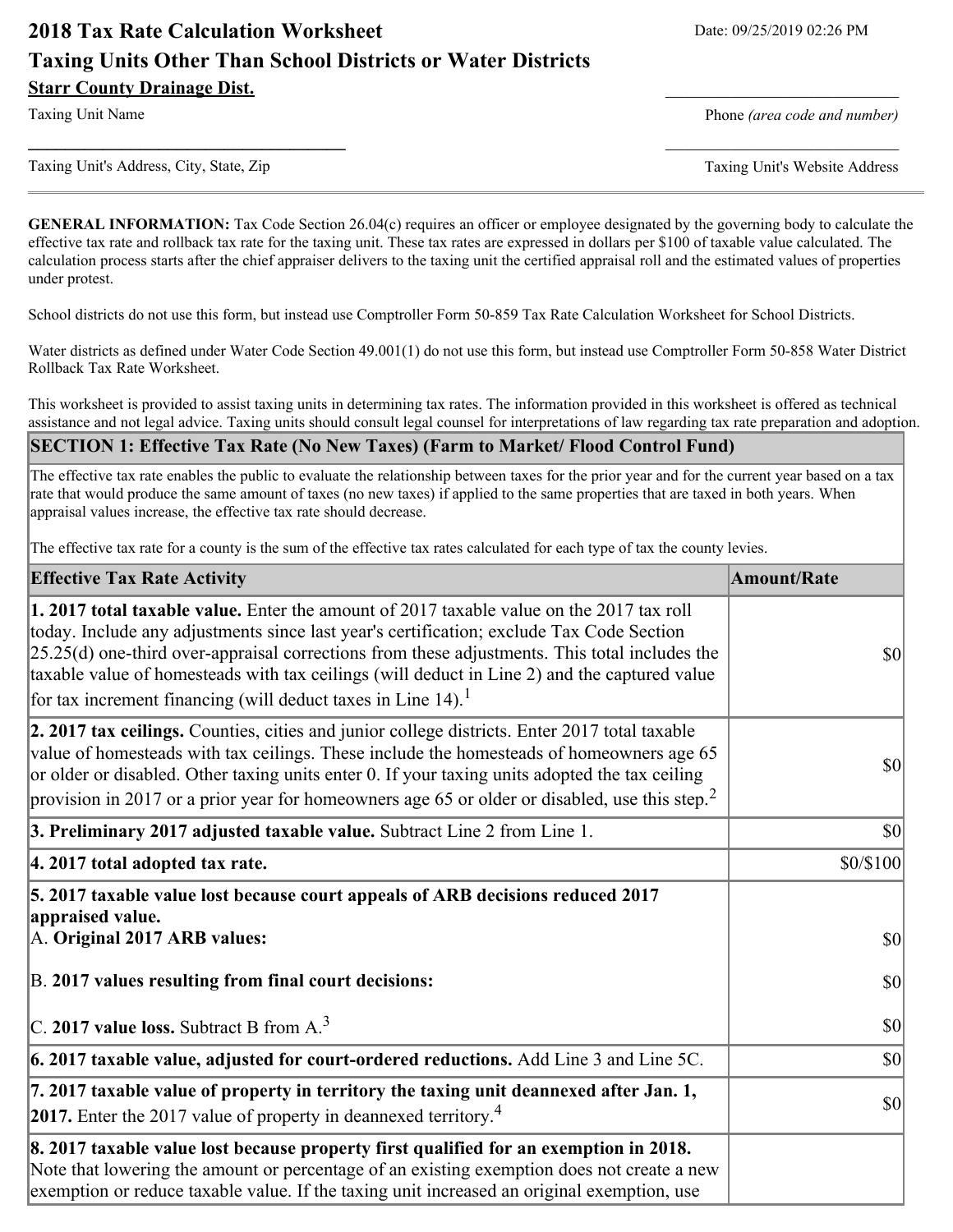| the difference between the original exempted amount and the increased exempted amount.<br>Do not include value lost due to freeport or goods-in-transit exemptions.                                                                                                                                                                                                                                                          |              |
|------------------------------------------------------------------------------------------------------------------------------------------------------------------------------------------------------------------------------------------------------------------------------------------------------------------------------------------------------------------------------------------------------------------------------|--------------|
| A. Absolute exemptions. Use 2017 market value:                                                                                                                                                                                                                                                                                                                                                                               | 30           |
| B. Partial exemptions. 2018 exemption amount or 2018 percentage exemption times 2017<br>value:                                                                                                                                                                                                                                                                                                                               | $ 10\rangle$ |
| C. Value loss. Add A and $B^5$ .                                                                                                                                                                                                                                                                                                                                                                                             | \$0          |
| 9. 2017 taxable value lost because property first qualified for agricultural appraisal (1-<br>d or 1-d-1), timber appraisal, recreational/scenic appraisal or public access airport<br>special appraisal in 2018. Use only properties that qualified in 2018 for the first time; do<br>not use properties that qualified in 2017.                                                                                            |              |
| A. 2017 market value:                                                                                                                                                                                                                                                                                                                                                                                                        | 30           |
| B. 2018 productivity or special appraised value:                                                                                                                                                                                                                                                                                                                                                                             | \$0          |
| C. Value loss. Subtract B from $A6$                                                                                                                                                                                                                                                                                                                                                                                          | \$0          |
| 10. Total adjustments for lost value. Add lines 7, 8C and 9C.                                                                                                                                                                                                                                                                                                                                                                | \$0          |
| 11. 2017 adjusted taxable value. Subtract Line 10 from Line 6.                                                                                                                                                                                                                                                                                                                                                               | \$0          |
| 12. Adjusted 2017 taxes. Multiply Line 4 by Line 11 and divide by \$100.                                                                                                                                                                                                                                                                                                                                                     | \$0          |
| 13. Taxes refunded for tax years preceding tax year 2017. Enter the amount of taxes<br>refunded by the taxing unit for tax years preceding tax year 2017. Types of refunds include<br>court decisions, Tax Code Section 25.25(b) and (c) corrections and Tax Code Section 31.11<br>payment errors. Do not include refunds for tax year 2017. This line applies only to tax years<br>preceding tax year $2017$ . <sup>7</sup> | $ 10\rangle$ |
| 14. Taxes in tax increment financing (TIF) for tax year 2017. Enter the amount of taxes<br>paid into the tax increment fund for a reinvestment zone as agreed by the taxing unit. If the<br>taxing unit has no 2018 captured appraised value in Line 16D, enter $0.8$                                                                                                                                                        | $ 10\rangle$ |
| 15. Adjusted 2017 taxes with refunds and TIF adjustment. Add Lines 12 and 13, subtract<br>Line $149$                                                                                                                                                                                                                                                                                                                         | $ 10\rangle$ |
| 16. Total 2018 taxable value on the 2018 certified appraisal roll today. This value<br>includes only certified values and includes the total taxable value of homesteads with tax<br>ceilings (will deduct in Line 18). These homesteads include homeowners age 65 or older or<br>disabled. <sup>10</sup>                                                                                                                    |              |
| A. Certified values:                                                                                                                                                                                                                                                                                                                                                                                                         | $ 10\rangle$ |
| B. Counties: Include railroad rolling stock values certified by the Comptroller's office:                                                                                                                                                                                                                                                                                                                                    | $ 10\rangle$ |
| C. Pollution control and energy storage system exemption: Deduct the value of property<br>exempted for the current tax year for the first time as pollution control or energy storage<br>system property:                                                                                                                                                                                                                    | \$0          |
| D. Tax increment financing: Deduct the 2018 captured appraised value of property taxable<br>by a taxing unit in a tax increment financing zone for which the 2018 taxes will be deposited<br>into the tax increment fund. Do not include any new property value that will be included in<br>Line 21 below. <sup>11</sup>                                                                                                     | \$0          |
|                                                                                                                                                                                                                                                                                                                                                                                                                              | $ 10\rangle$ |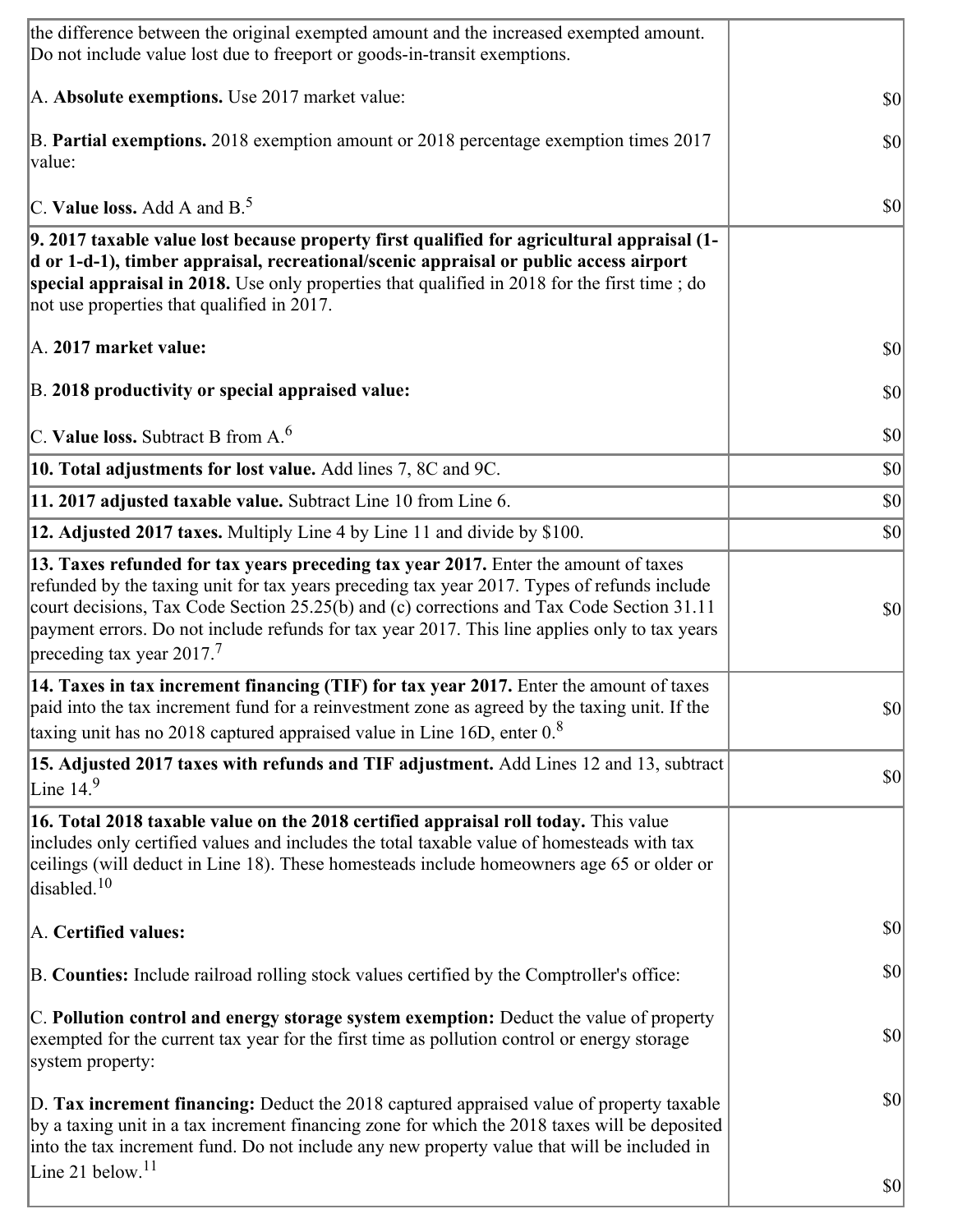| <b>E. Total 2018 value.</b> Add A and B, then subtract C and D.                                                                                                                                                                                                                                                                                                                                                                                                                                                                                                                                                                                                                                                          |                  |
|--------------------------------------------------------------------------------------------------------------------------------------------------------------------------------------------------------------------------------------------------------------------------------------------------------------------------------------------------------------------------------------------------------------------------------------------------------------------------------------------------------------------------------------------------------------------------------------------------------------------------------------------------------------------------------------------------------------------------|------------------|
| $ 17$ . Total value of properties under protest or not included on certified appraisal roll. <sup>12</sup>                                                                                                                                                                                                                                                                                                                                                                                                                                                                                                                                                                                                               |                  |
| A. 2018 taxable value of properties under protest. The chief appraiser certifies a list of<br>properties still under ARB protest. The list shows the appraisal district's value and the<br>taxpayer's claimed value, if any, or an estimate of the value if the taxpayer wins. For each of<br>the properties under protest, use the lowest of these values. Enter the total value. <sup>13</sup>                                                                                                                                                                                                                                                                                                                         | <b>\$0</b>       |
| B. 2018 value of properties not under protest or included on certified appraisal roll.<br>The chief appraiser gives taxing units a list of those taxable properties that the chief<br>appraiser knows about, but are not included in the appraisal roll certification. These<br>properties also are not on the list of properties that are still under protest. On this list of<br>properties, the chief appraiser includes the market value, appraised value and exemptions for<br>the preceding year and a reasonable estimate of the market value, appraised value and<br>exemptions for the current year. Use the lower market, appraised or taxable value (as<br>appropriate). Enter the total value. <sup>14</sup> | $ 10\rangle$     |
| C. Total value under protest or not certified: Add A and B.                                                                                                                                                                                                                                                                                                                                                                                                                                                                                                                                                                                                                                                              | $ 10\rangle$     |
| 18. 2018 tax ceilings. Counties, cities and junior colleges enter 2018 total taxable value of<br>homesteads with tax ceilings. These include the homesteads of homeowners age 65 or older<br>or disabled. Other taxing units enter 0. If your taxing units adopted the tax ceiling provision<br>$\vert$ in 2017 or a prior year for homeowners age 65 or older or disabled, use this step. <sup>15</sup>                                                                                                                                                                                                                                                                                                                 | $ 10\rangle$     |
| 19. 2018 total taxable value. Add Lines 16E and 17C. Subtract Line 18.                                                                                                                                                                                                                                                                                                                                                                                                                                                                                                                                                                                                                                                   | $ 10\rangle$     |
| 20. Total 2018 taxable value of properties in territory annexed after Jan. 1, 2017.<br>Include both real and personal property. Enter the 2018 value of property in territory<br>$\alpha$ annexed. <sup>16</sup>                                                                                                                                                                                                                                                                                                                                                                                                                                                                                                         | $ 10\rangle$     |
| 21. Total 2018 taxable value of new improvements and new personal property located<br>in new improvements. New means the item was not on the appraisal roll in 2017. An<br>improvement is a building, structure, fixture or fence erected on or affixed to land. New<br>additions to existing improvements may be included if the appraised value can be<br>determined. New personal property in a new improvement must have been brought into the<br>taxing unit after Jan. 1, 2017, and be located in a new improvement. New improvements do<br>include property on which a tax abatement agreement has expired for $2018$ . <sup>17</sup>                                                                             | <b>\$0</b>       |
| 22. Total adjustments to the 2018 taxable value. Add Lines 20 and 21.                                                                                                                                                                                                                                                                                                                                                                                                                                                                                                                                                                                                                                                    | \$0              |
| 23. 2018 adjusted taxable value. Subtract Line 22 from Line 19.                                                                                                                                                                                                                                                                                                                                                                                                                                                                                                                                                                                                                                                          | \$0              |
| 24. 2018 effective tax rate. Divide Line 15 by Line 23 and multiply by $$100$ . <sup>18</sup>                                                                                                                                                                                                                                                                                                                                                                                                                                                                                                                                                                                                                            | \$0/\$100        |
| 25. COUNTIES ONLY. Add together the effective tax rates for each type of tax the county<br>levies. The total is the 2018 county effective tax rate. <sup>19</sup>                                                                                                                                                                                                                                                                                                                                                                                                                                                                                                                                                        | \$0.009804/\$100 |

- <sup>1</sup>Tex. Tax Code Section 26.012(14) <sup>9</sup>Tex. Tax Code Section 26.012(13) <sup>9</sup>Tex. Tax Code Section 26.012
	-
- <sup>2</sup>Tex. Tax Code Section 26.012(14)<br><sup>3</sup>Tex. Tax Code Section 26.012(13)
- 
- <sup>3</sup>Tex. Tax Code Section 26.012(13) <sup>11</sup>Tex. Tax Code Section 26.03(c) <sup>4</sup>Tex. Tax Code Section 26.01(c) <sup>4</sup>Tex. Tax Code Section 26.012(15) <sup>12</sup>Tex. Tax Code Section 26.01(c) and (d)<br><sup>5</sup>Tex. Tax Code Section 26.012(15) <sup>13</sup>Tex. Tax Code Section 26.01(c)
	-
- 
- <sup>6</sup>Tex. Tax Code Section 26.012(15)<br><sup>7</sup>Tex. Tax Code Section 26.012(13)
- 
- <sup>13</sup>Tex. Tax Code Section 26.01(c) <sup>14</sup>Tex. Tax Code Section 26.01(d)
- <sup>7</sup>Tex. Tax Code Section 26.012(13) <sup>15</sup>Tex. Tax Code Section 26.012(6)<br><sup>8</sup>Tex. Tax Code Section 26.03(c) <sup>16</sup>Tex. Tax Code Section 26.012(17)
	- $16$ Tex. Tax Code Section 26.012(17)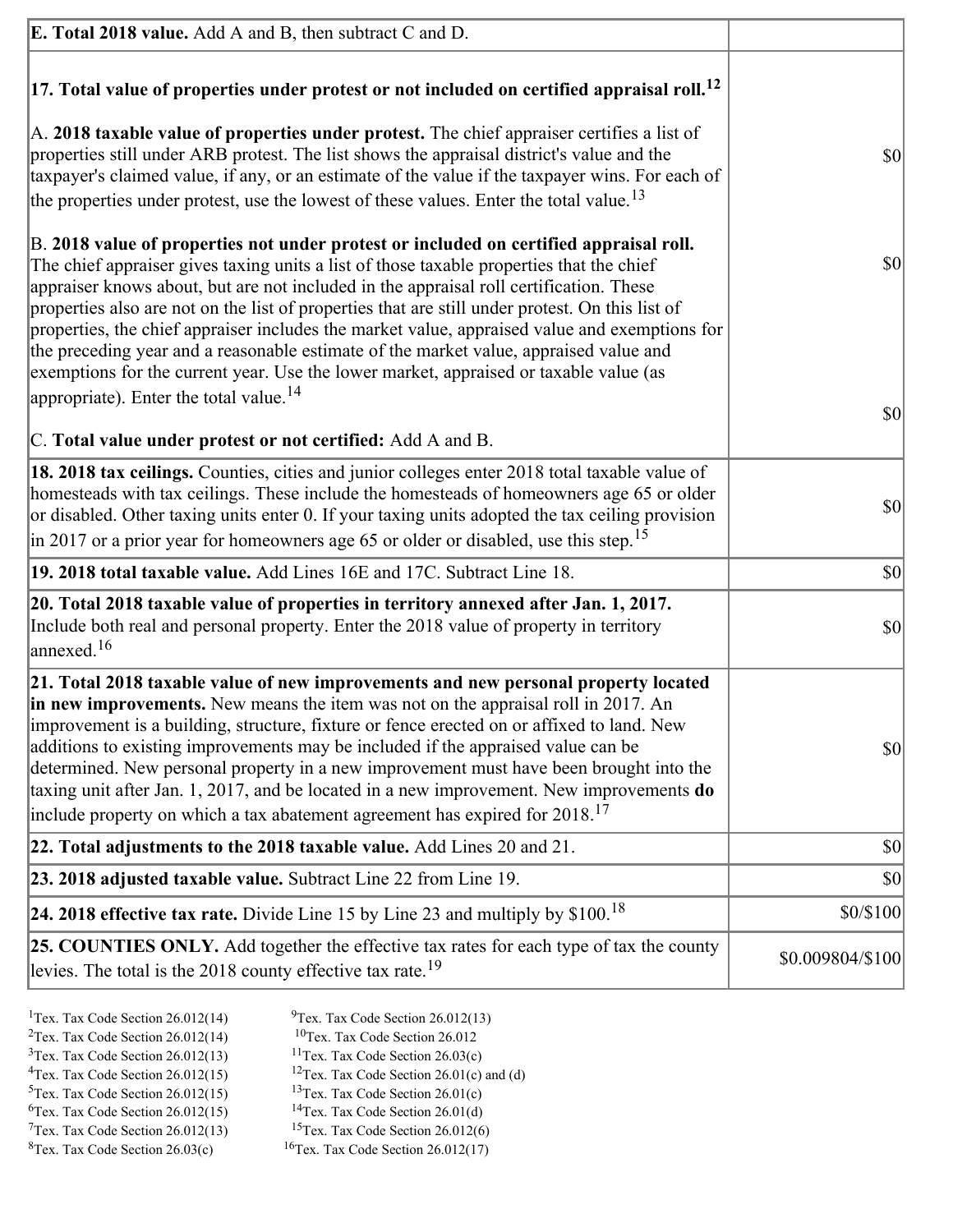# **SECTION 2: Rollback Tax Rate (Farm to Market/Flood Control Fund)**

The rollback tax rate is split into two separate rates:

- 1. **Maintenance and Operations (M&O):** The M&O portion is the tax rate that is needed to raise the same amount of taxes that the taxing unit levied in the prior year plus eight percent. This rate accounts for such things as salaries, utilities and day-to-day operations.
- 2. **Debt:** The debt tax rate includes the debt service necessary to pay the taxing unit's debt payments in the coming year. This rate accounts for principal and interest on bonds and other debt secured by property tax revenue.

The rollback tax rate for a county is the sum of the rollback tax rates calculated for each type of tax the county levies. In most cases the rollback tax rate exceeds the effective tax rate, but occasionally decreases in a taxing unit's debt service will cause the effective tax rate to be higher than the rollback tax rate.

| <b>Rollback Tax Rate Activity</b>                                                                                                                                                                                                                                                                                                                                                                                                                                                                                                                                                                                                                                       | <b>Amount/Rate</b> |
|-------------------------------------------------------------------------------------------------------------------------------------------------------------------------------------------------------------------------------------------------------------------------------------------------------------------------------------------------------------------------------------------------------------------------------------------------------------------------------------------------------------------------------------------------------------------------------------------------------------------------------------------------------------------------|--------------------|
| 26. 2017 maintenance and operations ( $M&O$ ) tax rate.                                                                                                                                                                                                                                                                                                                                                                                                                                                                                                                                                                                                                 | \$0/\$100          |
| 27. 2017 adjusted taxable value. Enter the amount from Line 11.                                                                                                                                                                                                                                                                                                                                                                                                                                                                                                                                                                                                         | $ 10\rangle$       |
| 28. 2017 M&O taxes.                                                                                                                                                                                                                                                                                                                                                                                                                                                                                                                                                                                                                                                     |                    |
| A. Multiply Line 26 by Line 27 and divide by \$100.                                                                                                                                                                                                                                                                                                                                                                                                                                                                                                                                                                                                                     | $ 10\rangle$       |
| B. Cities, counties and hospital districts with additional sales tax: Amount of additional<br>sales tax collected and spent on M&O expenses in 2017. Enter amount from full year's sales<br>tax revenue spent for M&O in 2017 fiscal year, if any. Other taxing units enter 0. Counties<br>exclude any amount that was spent for economic development grants from the amount of<br>sales tax spent.                                                                                                                                                                                                                                                                     | $ 10\rangle$       |
| C. Counties: Enter the amount for the state criminal justice mandate. If second or later year,<br>the amount is for increased cost above last year's amount. Other taxing units enter 0.                                                                                                                                                                                                                                                                                                                                                                                                                                                                                | $ 10\rangle$       |
| D. Transferring function: If discontinuing all of a department, function or activity and<br>transferring it to another taxing unit by written contract, enter the amount spent by the taxing<br>unit discontinuing the function in the 12 months preceding the month of this calculation. If<br>the taxing unit did not operate this function for this 12-month period, use the amount spent<br>in the last full fiscal year in which the taxing unit operated the function. The taxing unit<br>discontinuing the function will subtract this amount in H below. The taxing unit receiving<br>the function will add this amount in H below. Other taxing units enter 0. | $ 10\rangle$       |
| E. Taxes refunded for years preceding tax year 2017: Enter the amount of M&O taxes<br>refunded in the preceding year for taxes before that year. Types of refunds include court<br>decisions, Tax Code Section 25.25(b) and (c) corrections and Tax Code Section 31.11<br>payment errors. Do not include refunds for tax year 2017. This line applies only to tax years<br>preceding tax year 2017.                                                                                                                                                                                                                                                                     | \$0                |
| <b>F. Enhanced indigent health care expenditures:</b> Enter the increased amount for the<br>current year's enhanced indigent health care expenditures above the preceding tax year's<br>enhanced indigent health care expenditures, less any state assistance.                                                                                                                                                                                                                                                                                                                                                                                                          | $ 10\rangle$       |
| <b>G. Taxes in TIF:</b> Enter the amount of taxes paid into the tax increment fund for a<br>reinvestment zone as agreed by the taxing taxing unit. If the taxing unit has no 2018<br>captured appraised value in Line 16D, enter 0.                                                                                                                                                                                                                                                                                                                                                                                                                                     | $ 10\rangle$       |
| <b>H. Adjusted M&amp;O Taxes.</b> Add A, B, C, E and F. For taxing unit with D, subtract if<br>discontinuing function and add if receiving function. Subtract G.                                                                                                                                                                                                                                                                                                                                                                                                                                                                                                        | $ 10\rangle$       |
| 29. 2018 adjusted taxable value. Enter Line 23 from the Effective Tax Rate Worksheet.                                                                                                                                                                                                                                                                                                                                                                                                                                                                                                                                                                                   | $ 10\rangle$       |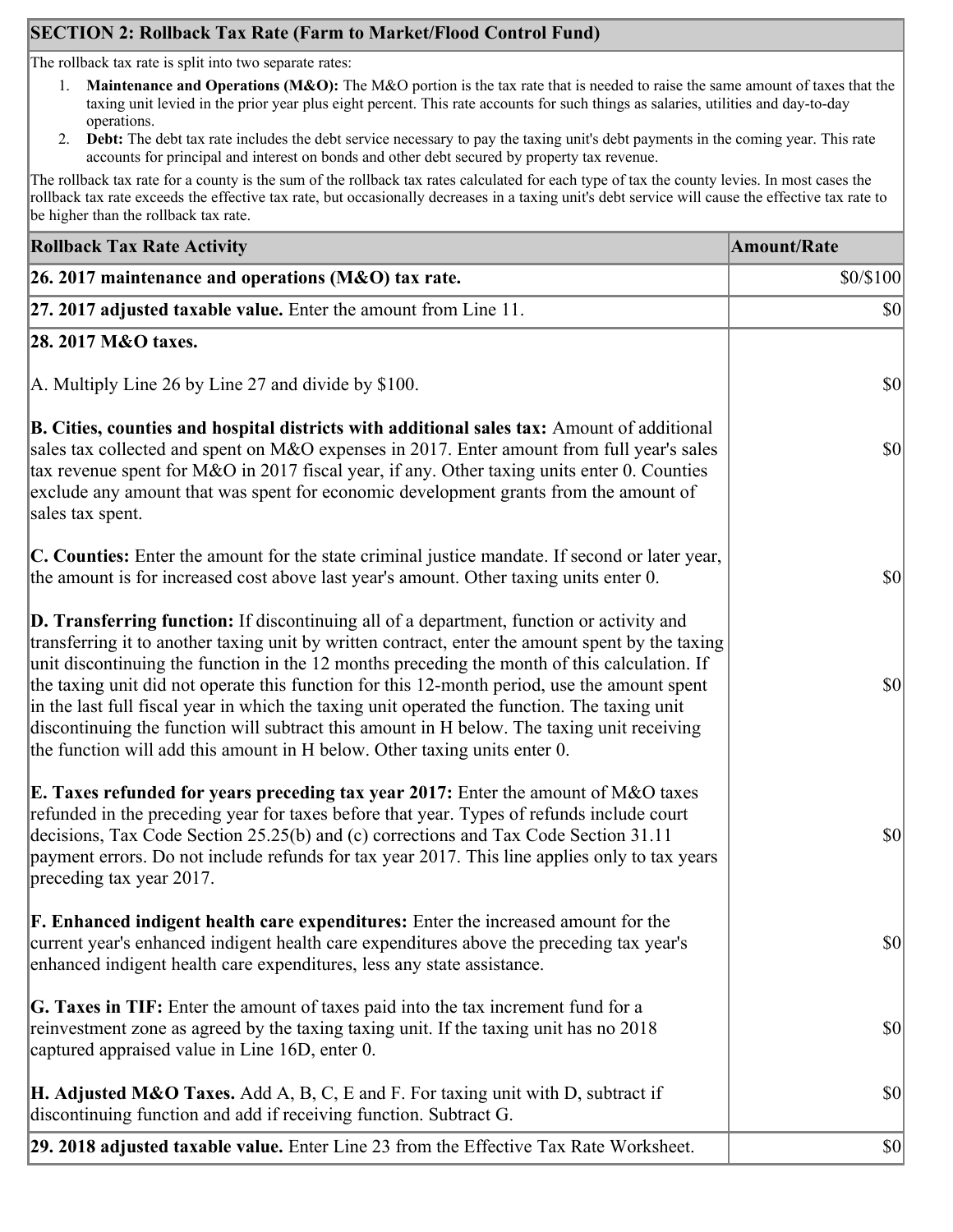| 30. 2018 effective maintenance and operations rate. Divide Line 28H by Line 29 and<br>multiply by \$100.                                                                                                                                                                                                                                                                                                                                                                                                                                                                                 | \$0/\$100        |
|------------------------------------------------------------------------------------------------------------------------------------------------------------------------------------------------------------------------------------------------------------------------------------------------------------------------------------------------------------------------------------------------------------------------------------------------------------------------------------------------------------------------------------------------------------------------------------------|------------------|
| $31.2018$ rollback maintenance and operation rate. Multiply Line 30 by 1.08.                                                                                                                                                                                                                                                                                                                                                                                                                                                                                                             | \$0/\$100        |
| 32. Total 2018 debt to be paid with property taxes and additional sales tax revenue.<br>Debt means the interest and principal that will be paid on debts that:<br>$(1)$ are paid by property taxes,<br>$(2)$ are secured by property taxes,<br>$(3)$ are scheduled for payment over a period longer than one year and<br>$(4)$ are not classified in the taxing unit's budget as M&O expenses<br>A. Debt also includes contractual payments to other taxing units that have incurred debts on<br>behalf of this taxing unit, if those debts meet the four conditions above. Include only | 30               |
| amounts that will be paid from property tax revenue. Do not include appraisal district budget<br>payments. Enter debt amount.<br>B. Subtract unencumbered fund amount used to reduce total debt.                                                                                                                                                                                                                                                                                                                                                                                         | \$0              |
| C. Subtract amount paid from other resources.                                                                                                                                                                                                                                                                                                                                                                                                                                                                                                                                            |                  |
| D. Adjusted debt. Subtract B and C from A.                                                                                                                                                                                                                                                                                                                                                                                                                                                                                                                                               | $ 10\rangle$     |
|                                                                                                                                                                                                                                                                                                                                                                                                                                                                                                                                                                                          | \$0              |
| 33. Certified 2017 excess debt collections. Enter the amount certified by the collector.                                                                                                                                                                                                                                                                                                                                                                                                                                                                                                 | \$0              |
| 34. Adjusted 2018 debt. Subtract Line 33 from Line 32D.                                                                                                                                                                                                                                                                                                                                                                                                                                                                                                                                  | \$0              |
| 35. Certified 2018 anticipated collection rate. Enter the rate certified by the collector. If<br>the rate is 100 percent or greater, enter 100 percent.                                                                                                                                                                                                                                                                                                                                                                                                                                  | 0%               |
| 36. 2018 debt adjusted for collections. Divide Line 34 by Line 35                                                                                                                                                                                                                                                                                                                                                                                                                                                                                                                        | $ 10\rangle$     |
| 37. 2018 total taxable value. Enter the amount on Line 19                                                                                                                                                                                                                                                                                                                                                                                                                                                                                                                                | $ 10\rangle$     |
| <b>38. 2018 debt tax rate.</b> Divide Line 36 by Line 37 and multiply by \$100.                                                                                                                                                                                                                                                                                                                                                                                                                                                                                                          | \$0.000000/\$100 |
| 39. 2018 rollback tax rate. Add Lines 31 and 38.                                                                                                                                                                                                                                                                                                                                                                                                                                                                                                                                         | \$0/\$100        |
| 40. COUNTIES ONLY. Add together the rollback tax rates for each type of tax the county<br>levies. The total is the 2018 county rollback tax rate.                                                                                                                                                                                                                                                                                                                                                                                                                                        | \$0.010588/\$100 |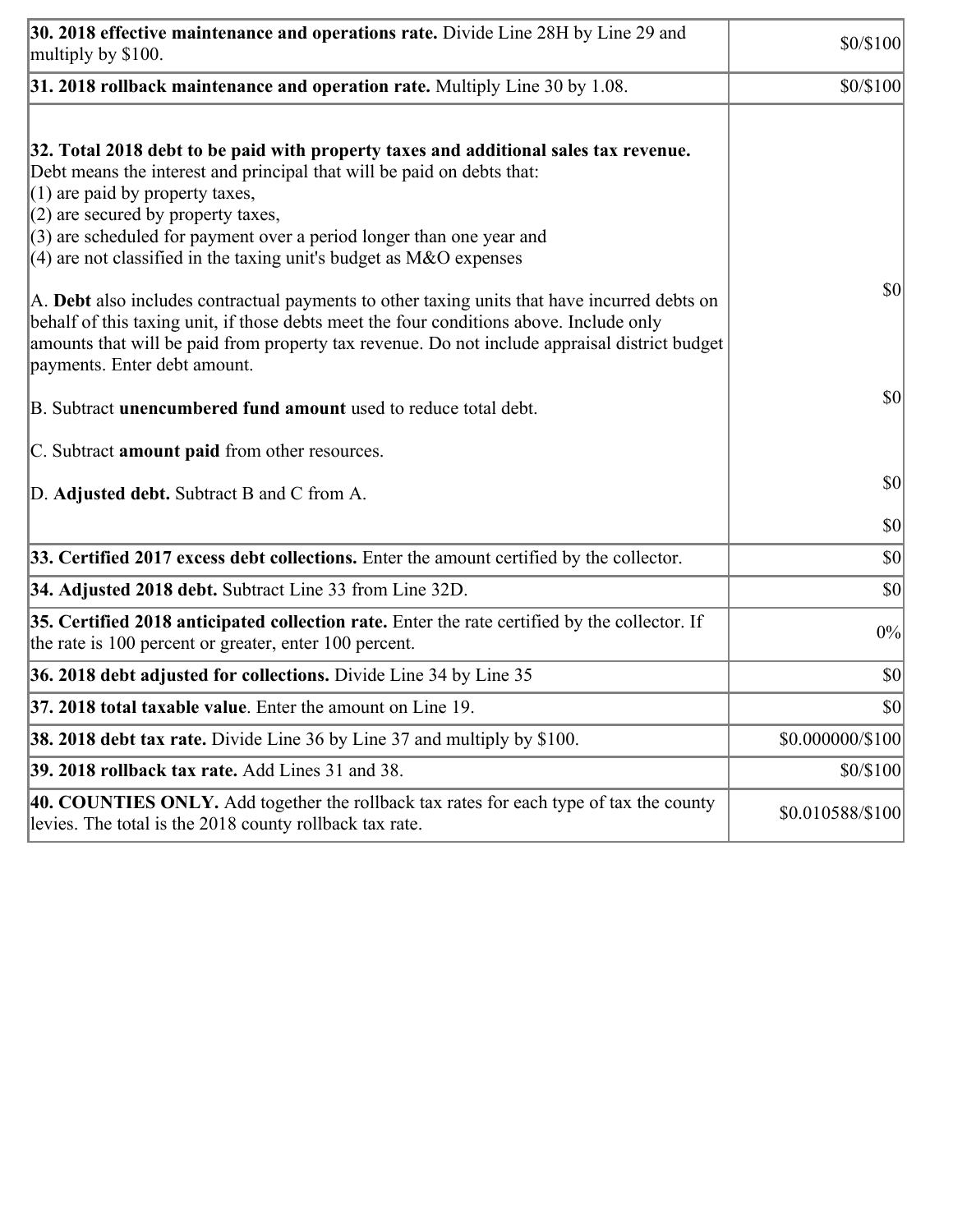# **SECTION 3: Additional Sales Tax to Reduce Property Taxes**

Cities, counties and hospital districts may levy a sales tax specifically to reduce property taxes. Local voters by election must approve imposing or abolishing the additional sales tax. If approved, the taxing unit must reduce its effective and rollback tax rates to offset the expected sales tax revenue.

This section should only be completed by a county, city or hospital district that is required to adjust its effective tax rate and/or rollback tax rate because it adopted the additional sales tax.

| <b>Activity</b>                                                                                                                                                                                                                                                                                                                                                                                                                                                                                                                                                                    | <b>Amount/Rate</b> |
|------------------------------------------------------------------------------------------------------------------------------------------------------------------------------------------------------------------------------------------------------------------------------------------------------------------------------------------------------------------------------------------------------------------------------------------------------------------------------------------------------------------------------------------------------------------------------------|--------------------|
| <b>41. Taxable Sales.</b> For taxing units that adopted the sales tax in November 2017 or May<br>[2018, enter the Comptroller's estimate of taxable sales for the previous four quarters. <sup>20</sup><br>Estimates of taxable sales may be obtained through the Comptroller's Allocation Historical<br><b>Summary</b> webpage. Taxing units that adopted the sales tax before November 2017, skip this<br>line.                                                                                                                                                                  | \$0                |
| 42. Estimated sales tax revenue. Counties exclude any amount that is or will be spent for<br>economic development grants from the amount of estimated sales tax revenue. <sup>21</sup> Taxing<br>units that adopted the sales tax in November 2017 or in May 2018.<br>Multiply the amount on Line 41 by the sales tax rate (.01, .005 or .0025, as applicable) and<br>multiply the result by .95. <sup>22</sup><br> - or -<br>Taxing units that adopted the sales tax before November 2017.<br>Enter the sales tax revenue for the previous four quarters. Do not multiply by .95. | \$0                |
| 43. 2018 total taxable value. Enter the amount from Line 37 of the Rollback Tax Rate<br>Worksheet.                                                                                                                                                                                                                                                                                                                                                                                                                                                                                 | \$2,784,826,239    |
| 44. Sales tax adjustment rate. Divide Line 42 by Line 43 and multiply by $$100$ .                                                                                                                                                                                                                                                                                                                                                                                                                                                                                                  | \$0/\$100          |
| 45. 2018 effective tax rate, unadjusted for sales tax. <sup>23</sup> Enter the rate from Line 24 or 25,<br>as applicable, on the Effective Tax Rate Worksheet.                                                                                                                                                                                                                                                                                                                                                                                                                     | \$0.009804/\$100   |
| 46. 2018 effective tax rate, adjusted for sales tax. Taxing units that adopted the sales tax in<br>November 2017 or in May 2018. Subtract Line 44 from Line 45. Skip to Line 47 if you<br>adopted the additional sales tax before November 2017.                                                                                                                                                                                                                                                                                                                                   | \$0.009804/\$100   |
| 47. 2018 rollback tax rate, unadjusted for sales tax. <sup>24</sup> Enter the rate from Line 39 or 40,<br>as applicable, of the Rollback Tax Rate Worksheet.                                                                                                                                                                                                                                                                                                                                                                                                                       | \$0.010588/\$100   |
| [48. 2018 rollback tax rate, adjusted for sales tax. Subtract Line 44 from Line 47.                                                                                                                                                                                                                                                                                                                                                                                                                                                                                                | \$0.010588/\$100   |

<sup>17</sup>Tex. Tax Code Section 26.012(17)

<sup>18</sup>Tex. Tax Code Section 26.04(c)

<sup>19</sup>Tex. Tax Code Section 26.04(d)

 $20$ Tex. Tax Code Section 26.041(d)

<sup>21</sup>Tex. Tax Code Section  $26.041(i)$ 

 $22$ Tex. Tax Code Section 26.041(d)

 $23$ Tex. Tax Code Section 26.04(c)  $24$ Tex. Tax Code Section 26.04(c)